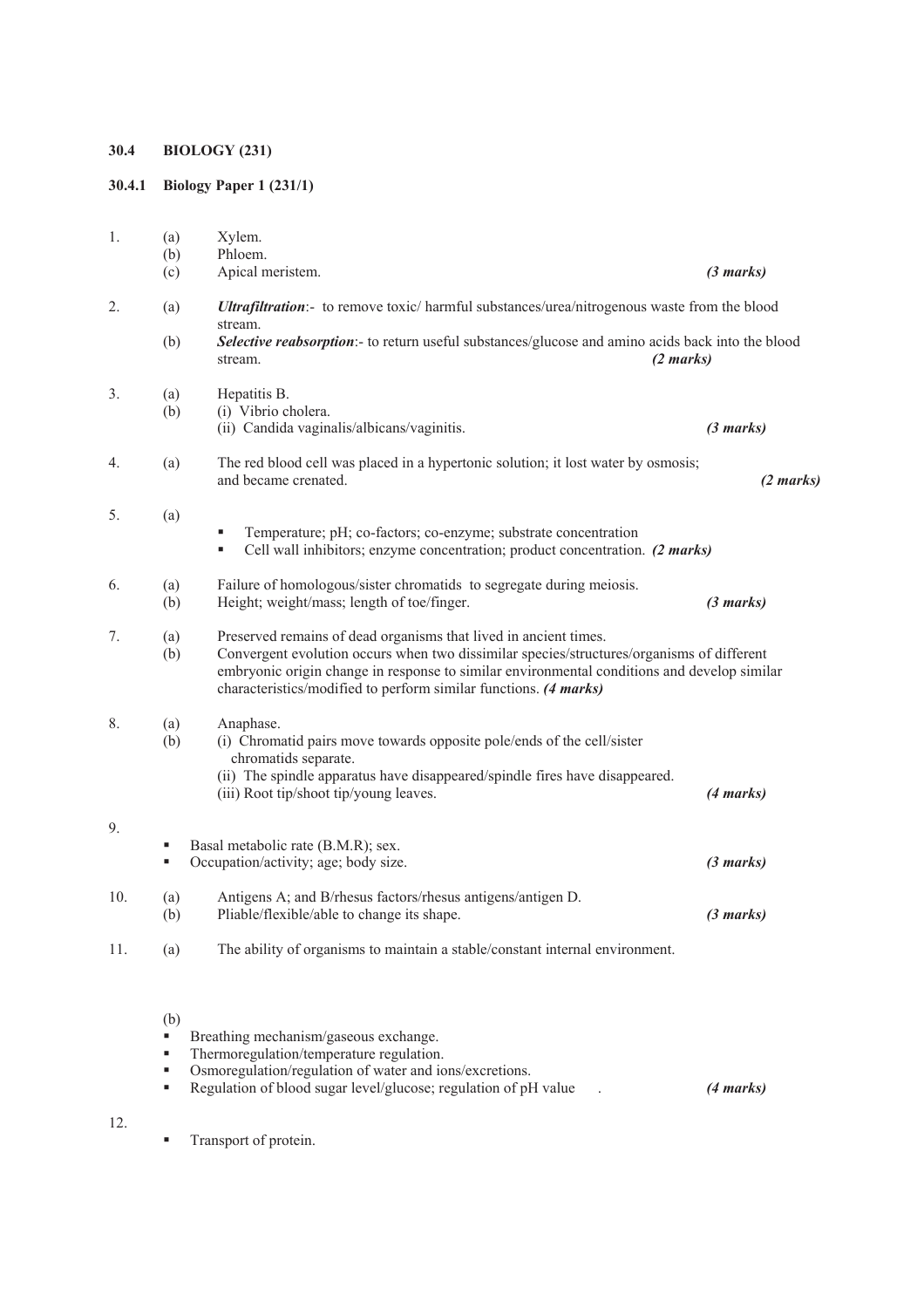Transport/systhesis of lipids/steroids. Provision of sites of attachment of ribosomes.<br>Stores calcium in skeletal muscles Stores calcium in skeletal muscles. Storage of proteins/enzymes/hormones. Detoxification of organic materials. *(2 marks) (2 marks)* 13. (a) Fovea/yellow spot/fovea centralis. (b) Image is upside down/inverted. ■ back to front/reversed. • smaller than object/diminished. real. *(3 marks)* 14. *Growth*:- increase in numbers/decrease in numbers/change in numbers/growth rate. *Dispersion:-* spread pr distribution of organisms in a habitat. *Density*:- the number of individuals per unit area. *(3 marks)* 15. Muscles are subjected to respire anaerobically resulting in accumulation of lactic acid in the tissue; causing fatigue/muscle cramps. *(2 marks)*  16. (a) Photosynthesis. (b) Carbon IV oxide (concentration). **Temperature.**  (Amount) of chlorophyll. *(2 marks)* 17. (a) *Lag phase*:- the number of cells dividing are few/the cells have not yet adjusted to the surrounding environmental factors. (b) *Plateau phase*:- most cells fully differentiated/few cells are still dividing. Rate of cells dividing is equal to rate of cells dying. *(2 marks)* 18. **Transparent to allow light to penetrate the photosynthetic tissue;** Single layer of cells/thin to reduce distance over which light penetrates; • Photosynthetic tissue: **Presence of stomata for gaseous exchange:**  Closely fitting cells to protect inner tissue. *(2 marks)*  19. (a) Cardiac muscle/tissue. (b) Contraction of the heart. *(2 marks)* 20. (a) Circulatory system in which blood passes through two capillary systems before flowing back to the heart/blood passes only once through the heart to complete the circuit. (b) Earthworm/Leech/Ragworm/fish. (c) Ostium. *(3 marks)* 21. (a) A state during which a seed cannot germinate/resting before seed germination. (b) Abscisic acid. *(2 marks)* 22. **Large air spaces.**  Thin cell walls. *(2 marks)* 23. (a) Canine. (b) pointed/sharp for piercing/tearing/cutting food. (c) (i) *C*:- maintenance of healthy cells promotes absorption of iron/prevents scurvy/quick healing of wounds/prevents bleeding of gum/boosts immunity.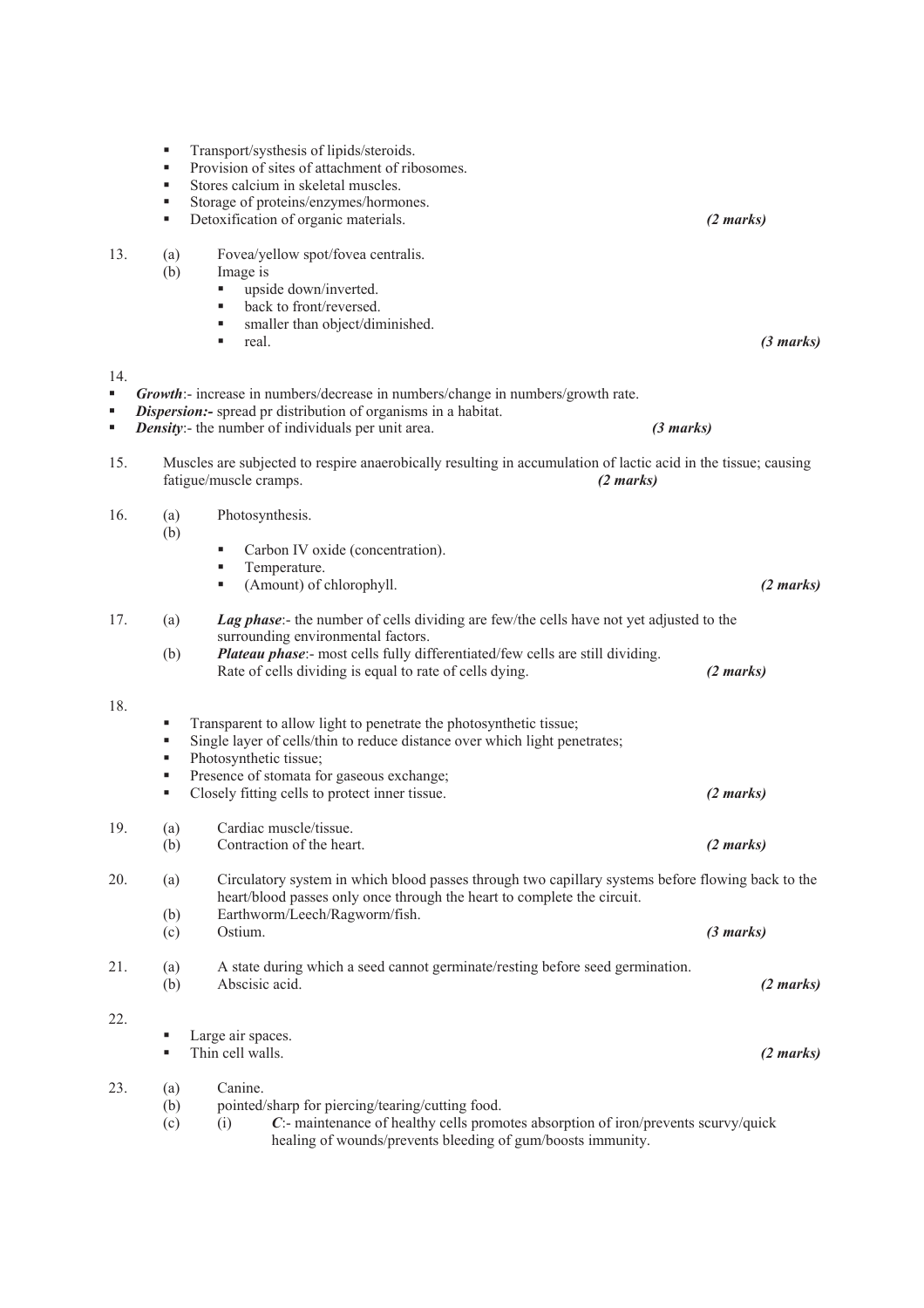|     | (ii)                                                         | $K$ :- Participates in clotting of blood.                                                                                                                                             | (4 marks)           |
|-----|--------------------------------------------------------------|---------------------------------------------------------------------------------------------------------------------------------------------------------------------------------------|---------------------|
| 24. | Light reaction:- Grana.<br>٠<br>Dark reaction:- Stroma.<br>٠ |                                                                                                                                                                                       | $(2 \text{ marks})$ |
| 25. | ٠                                                            | <b>Bean plant:</b> - Dicotyledonae; leaves are net-veined/leaves with petiole/star-shaped xylem with Phloem in<br>between arm of xylem/tap root system.                               |                     |
|     | $\mathbf{B}at$ -<br>٠                                        | Mammalia; presence of fur/hair/mammary glands.                                                                                                                                        | (4 marks)           |
| 26. | <i>Colchicine:-</i><br>(a)<br>(b)                            | Used in inducing polyploidy.<br>Papain:-Used as meet tenderizor.                                                                                                                      | $(2 \text{ marks})$ |
| 27. |                                                              | (Anaerobic) micro organism/break down harmful substances in sewage.                                                                                                                   | (1 mark)            |
| 28. | Budding.<br>(a)<br>(b)<br>a flower.                          | (i) <b>Protandry:</b> - stamens/anthers/male parts mature before the carpels/pistil/female parts/Stigma of<br>(ii) <b>Protogyny</b> :- carpels mature before the stamens of a flower. | $(3 \text{ marks})$ |
| 29. |                                                              | Cushions foetus against shock/provide a suitable medium for embryo to grow.                                                                                                           | (1 mark)            |
| 30. | Pelvic gridle.<br>(a)<br>Femur.<br>(b)<br>(c)                | Obturator foramen.                                                                                                                                                                    | (3 marks)           |

# **30.4.2 Biology Paper 2 (231/2)**

| 1. | (a)<br>٠<br>٠ | $F$ : Oestrogen.<br>$G$ :- Progesterone.                                                                                              | $(2 \text{ marks})$ |
|----|---------------|---------------------------------------------------------------------------------------------------------------------------------------|---------------------|
|    | (c)<br>٠<br>٠ | $\mathbf{F}$ :- Promotes healing and repair of the uterus.<br>$G$ :- Causes thickening of the uterine lining.                         | (2 marks)           |
|    | (c)           | Leutinizing hormones.<br>(i)<br>(ii)<br>Causes ovulation.<br>п<br>Induces graafian follicle to become corpus luteum.<br>п             | (3 mark)            |
|    | (d)           | $12^{th}$ to $16^{th}$ day                                                                                                            | (1 mark)            |
| 2. | (a)           | Parental genotypes<br>Round seed plants $-$ Rr.<br>Wrinkled seed plants $-$ rr.<br>п                                                  | $(2 \text{ marks})$ |
|    | (c)           | Gametes from<br>P <sub>1</sub><br>Rr<br>R<br>and<br>$\mathbf{r}$<br>$\mathbf{1}$<br>$\rm ii$<br>P <sub>2</sub><br>and<br>rr<br>r<br>r | (2 marks)           |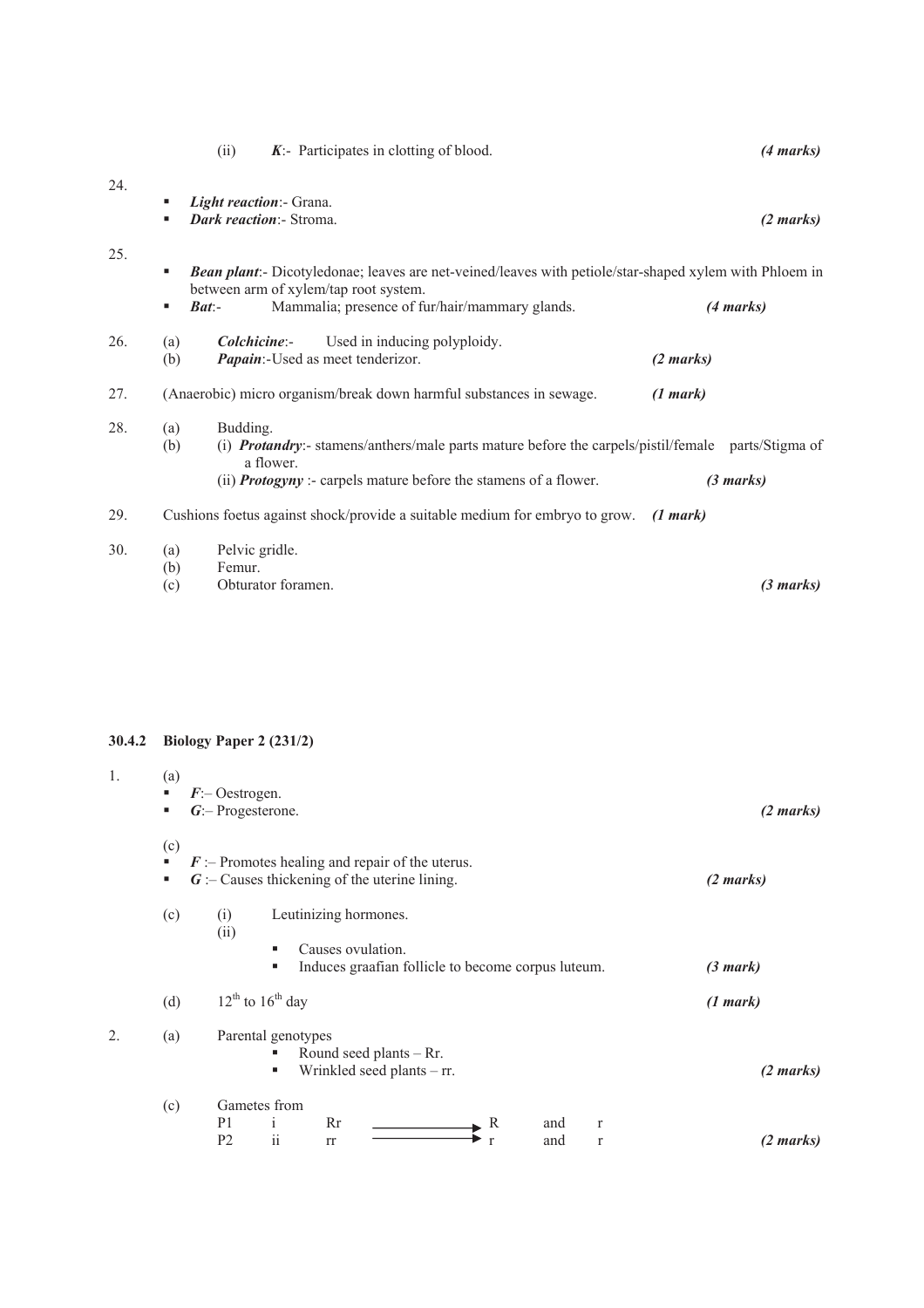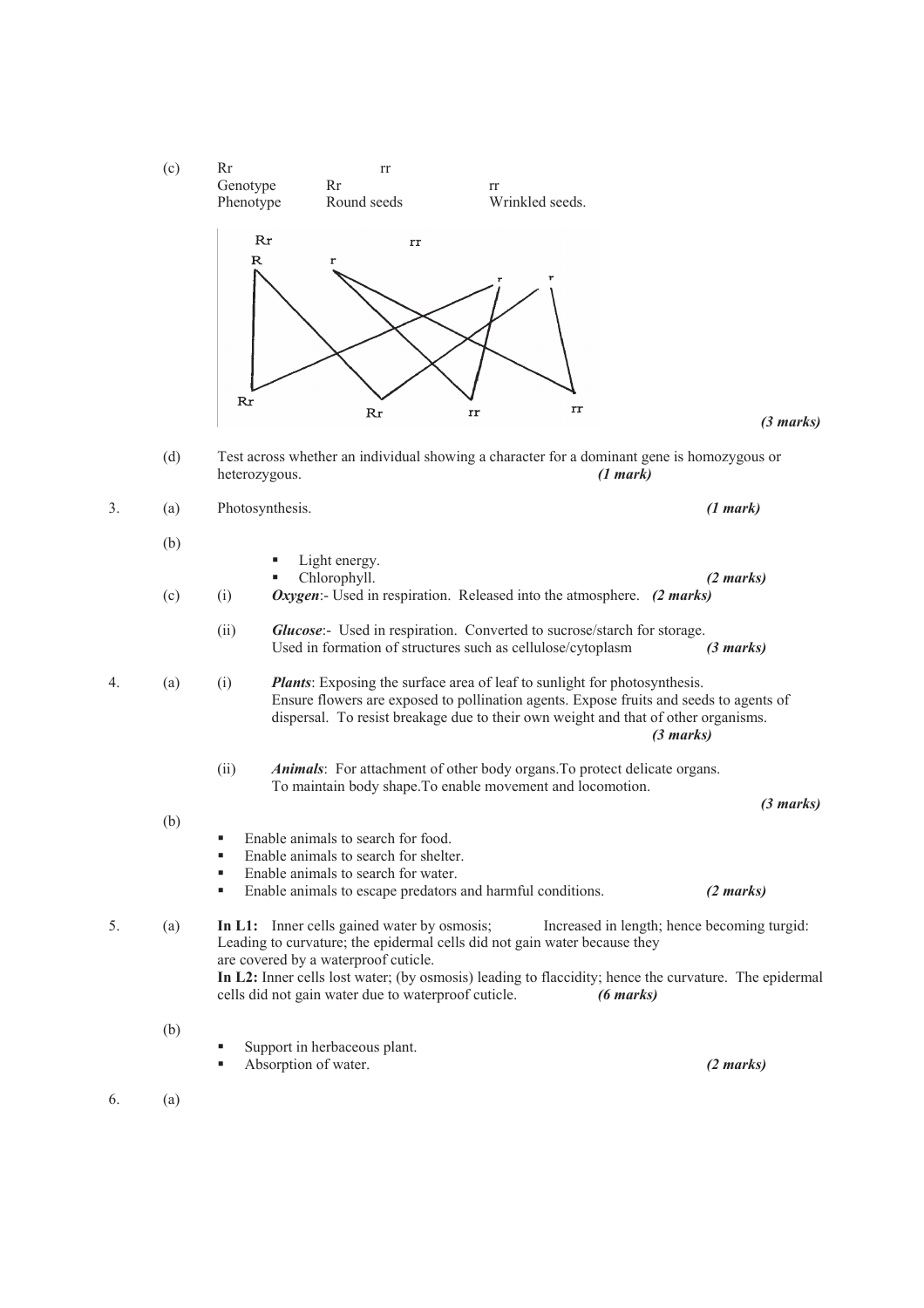

- *Atmospheric pressure:-* The rate of transpiration is high at low atmospheric pressure due to a high diffusion gradient between inter cellular spaces and the atmosphere than at high atmospheric pressure. *(2 marks)*
- *7.* During thunderstorm nitrogen gas combines with oxygen to form nitrogen oxides. Nitrogen oxides dissolve in water to form nitric acid. Acid is deposited in the soil by rain; nitric acid combines with chemical substance to form nitrates which are absorbed by plants. In the soil, symbiotic bacteria such as Rhizobium which are found in root nodules of leguminous plants fix free nitrogen to nitrates free living bacteria such as clostridium and Azotobacter fix nitrogen to nitrates. Nostoc algae and Anabaena fix nitrogen to nitrates. Plants use nitrates to form plant proteins from nitrates. Animals feed on plants and covert plant proteins into animal proteins. Plants and animals die and are decomposed by bacteria and fungi. Decomposing plants and animals release ammonia which is converted to nitrites by nitrosomonas bacteria nitrites are converted to nitrates by nitrobacter bacteria. Nitrates in the soil can be converted to free nitrogen/denitrification by some fungi/pseudomonas/ thiobacillus bacteria.

*(20 marks)*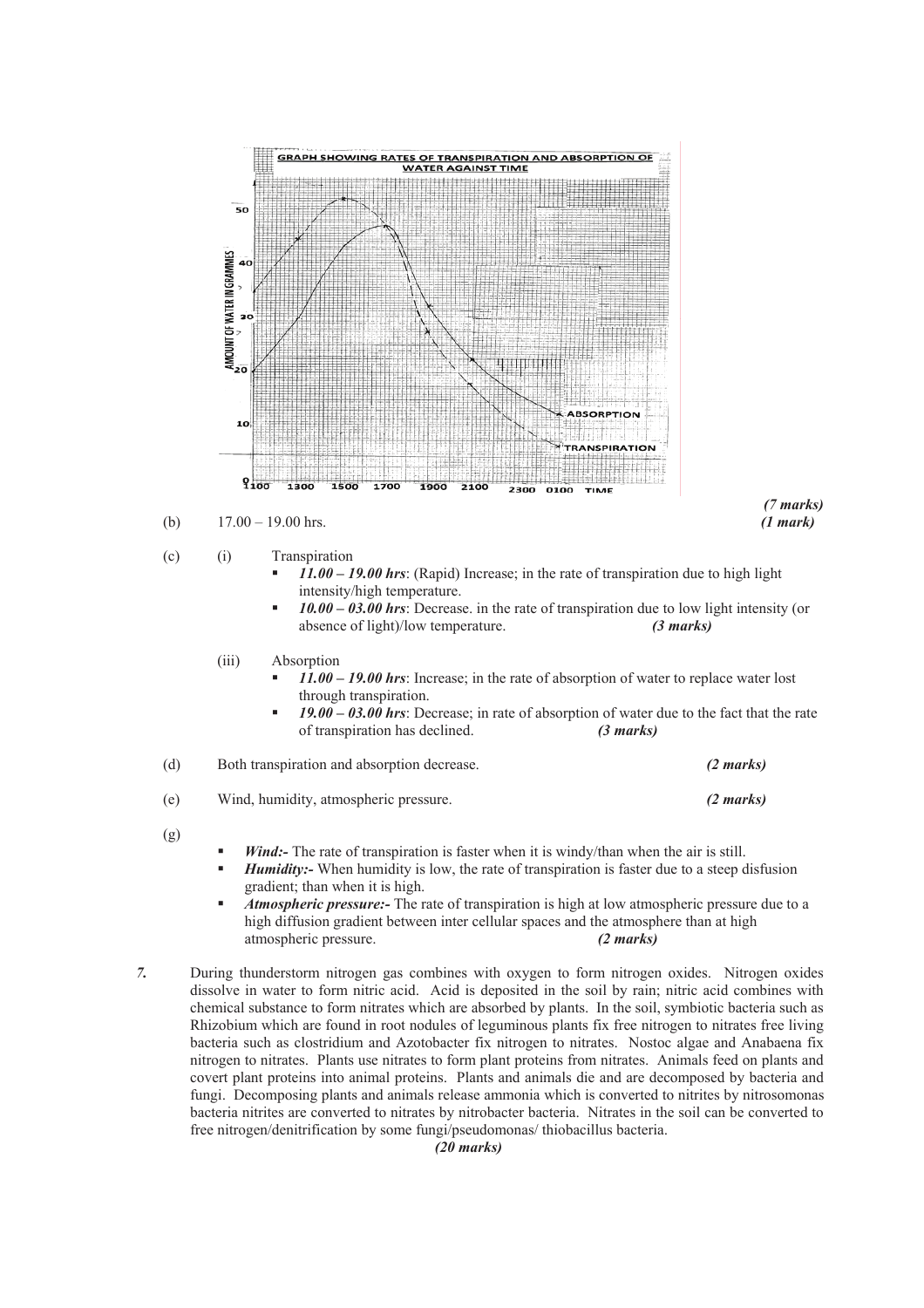8. (a)

- Highly vascularized/network of blood capillaries.<br>■ Large surface area for gaseous exchange
- **Large surface area for gaseous exchange.**<br>Thin membrane
- $\blacksquare$  Thin membrane.

#### Moist lining. *(4 marks)*

(b) *Breathing in :-*External intecostal muscles contract internal intercostals muscles relax lifting the ribcage upwards and outwards. Muscles of diaphragm contract hence, it flattens the volume of the thoracic cavity increases, while the pressure decreases. Higher air pressure in the atmosphere forces air into lungs through nose.

*Breathing out:-* External intercostals muscle relax while intercostals muscles contract moving the ribcage downwards and inwards. The muscles of diaphragm relax hence, the diaphragm assumes dome shape, the volume of thoracic cavity decreases while pressure increases forcing air out of the lungs through the nose.  $(16 \text{ marks})$ lungs through the nose.

#### **30.4.3 Biology Paper 3 (231/3)**

| (a) | $A$ :<br>B:    | Liver.<br>Stomach.                                                                                                             |                     |
|-----|----------------|--------------------------------------------------------------------------------------------------------------------------------|---------------------|
|     | C:             | Spleen.                                                                                                                        |                     |
|     | $\mathbf{D}$ : | Small intestines.                                                                                                              |                     |
|     | G:             | Duodenum.                                                                                                                      | $(5 \text{ mark})$  |
| (b) | E:             | Store faeces/undigested food/indigestible food materials.                                                                      |                     |
|     | F:             | It contains/stores/harbours bacteria; which produce cellulose/enzymes to breakdown/digest<br>cellulose/digestion of cellulose. | $(3 \text{ marks})$ |

# (c) Colon/large intestines. *(1 mark)*

(d) (i) Male. *(1 mark)* (ii) Presence of the prostrate gland/testis/seminal vesicles.

*(1 mark)*

(e) (i) 
$$
\frac{9}{15} = X0.6 / \frac{3}{5}
$$

(ii) 
$$
\frac{14.6cm}{0.6} = 24.3cm
$$
 (4 marks)

2.

| <b>Substance</b> | <b>Food substance</b> | <b>Procedure</b>                                                                                                                                              | <b>Observation</b>                | Conclusion                |
|------------------|-----------------------|---------------------------------------------------------------------------------------------------------------------------------------------------------------|-----------------------------------|---------------------------|
|                  | being tested          |                                                                                                                                                               |                                   |                           |
| S                | Protein.              | To 1 ml of food substance add<br>equal amount of sodium<br>hydroxide. Add a few drops of<br>copper sulphate solution<br>dropwise. Shaking after each<br>drop. | Purple violet colour.             | Protein present.          |
| T                | $\epsilon$            | , 2                                                                                                                                                           | No colour change/<br>blue colour. | Protein absent.           |
|                  | $\epsilon$            | C                                                                                                                                                             | Light pale purple<br>colour       | Trace protein<br>present. |
|                  |                       |                                                                                                                                                               |                                   | (9 marks)                 |